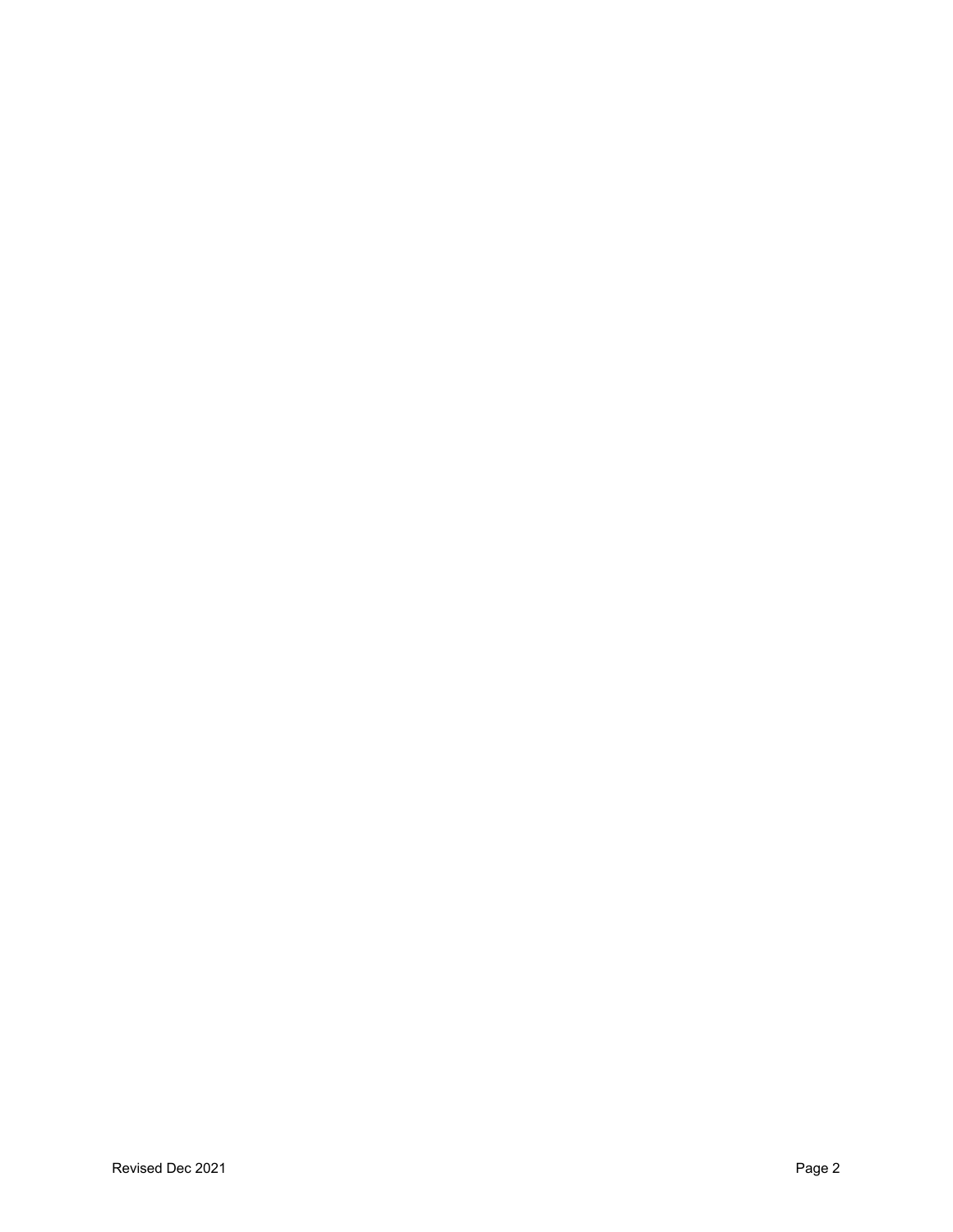#### **Massage Instructors**

#### **Travis Ramberg Owner**

**Teaches**: Anatomy and Physiology (A&P), Kinesiology, Deep Tissue, Sports Massage and student clinic supervision.

Travis received his Bachelor of Arts (BA) in K-12 education at Concordia College in Portland in 1995. In 2001, he received his LMP Licensure from Cedar Mtn. School of Massage (CMCM) and went into private practice focusing on a therapeutic style of massage therapy, integrating trigger point therapy and other deep tissue modalities to help clients and athletes recover from injuries and the aches and pains of everyday life.

Travis started teaching A&P at CMCM while still in school for his massage training. In 2006 he started teaching at Evergreen Center for the Healing Arts where he became the lead instructor of the program, teaching A&P, Kinesiology, Pathology, Deep tissue and Trigger point classes, and leading staff meetings and development. He was later named head of curriculum development from 2009-2011. Travis has since taught a number of different courses at Everest College 2012-13 and at Bodymechanics School of Myotherapy and Massage from 2017-2018.

Travis comes from a family of instructors and administrators and is one of the few licensed massage therapists to have a teaching degree in the state of Washington. This has allowed him to develop a college level curriculum for a trade school environment.

#### **Suzanne Reynolds**

**Teaches**: A&P, Introduction to massage, Pathology, Business and Student Clinic Supervisor.

Suzanne received her initial massage therapy training at the Honolulu School of Massage in 1999. After graduation she taught and ran the student clinic at Remington College. When she moved to Vancouver, Washington in 2009, she attended the Evergreen Center for the Healing Arts to attain her Washington licensure. While maintaining a professional practice, Suzanne later became the program director at Everest College Vancouver campus, and in 2017 became an instructor and campus manager at Bodymechanics School of Myotherapy and Massage.

Suzanne has spent most of her massage career developing and revising curriculum to ensure her students' success on state and national tests. Since becoming licensed Suzanne has immersed herself in all things massage. She stays up to date on the issues that affect professional massage therapists and has been involved in massage-related political issues. She has worked with a diverse group of clients, addressing different types of massage treatments as well as many physiological and anatomical disorders and conditions.

Suzanne believes in the mind/body connection which she brings to all of her treatments and instruction. She uses many techniques such as Deep tissue, pre- and post-natal work, and sports massage techniques, and integrates them into different styles and techniques to make each client's massage a unique experience.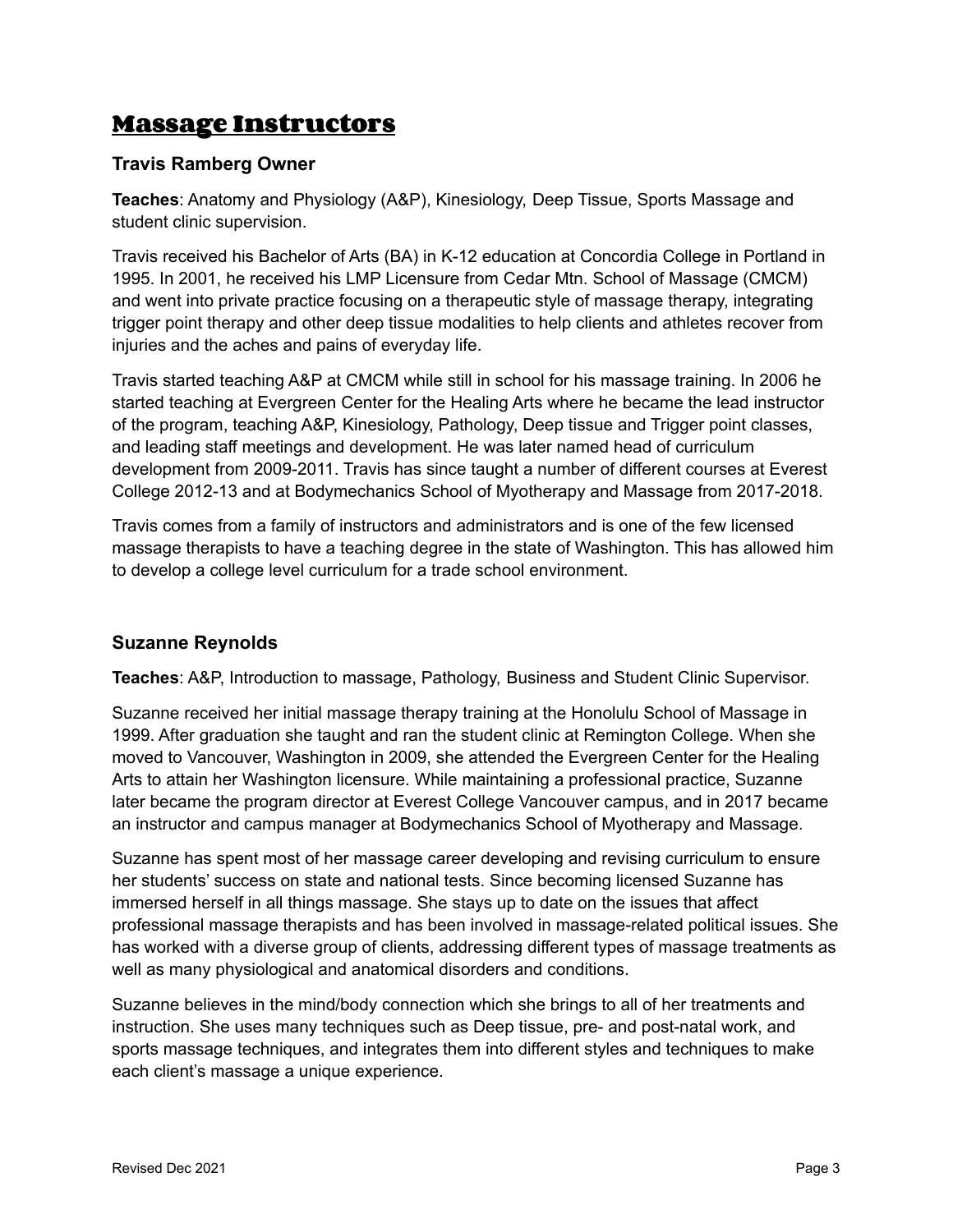#### **Gail Lordi**

**Teaches**: Eastern Theory and Thai Massage

Gail is a 1993 graduate of Colorado State University with a BA in Social Sciences with an emphasis on education. She began her massage career in 2000 and has furthered her studies with a shiatsu apprentice, acquired her Reiki level 1 attunement, and studied yoga and meditation techniques while living in Japan. Gail has since completed advanced training in acupressure, Thai massage, yoga, and aromatherapy techniques. Gail utilizes her experiences to provide skilled, integrative techniques to provide professional, therapeutic care in her massage sessions.

#### **Pacific Northwest Massage Academy 725 clockhours class list**

| <b>Academics and lecture-based classes</b>   |           |
|----------------------------------------------|-----------|
| Anatomy and physiology/ Intro to Kinesiology | 112 hours |
| Kinesiology                                  | 120 hours |
| Pathology, CPR/First Aid, HIV/AIDS           | 76 hours  |
| Business and Ethics for Massage Therapy      | 60 hours  |
| <b>Massage theory and practice</b>           |           |
| Introduction to Massage therapy              | 36 hours  |
| Introduction to deep tissue massage          | 34 hours  |
| Advanced deep tissue and treatment           | 86 hours  |
| Eastern theory and application               | 32 hours  |
| Spa techniques theory and practice           | 16 hours  |
| Prenatal and Lateral Recumbent massage       | 18 hours  |
| Chair massage techniques and practice        | 8 hours   |
| Sports Massage                               | 16 hours  |
| Special populations                          | 16 hours  |
| Lymphatic drainage/cancer treatment          | 8 hours   |
| Thai massage and stretching                  | 8 hours   |
| MBLEX prep class                             | 3 hours   |
| Student clinic orientation                   | 4 hours   |
| Student clinic (hands on hours)              | 72 hours  |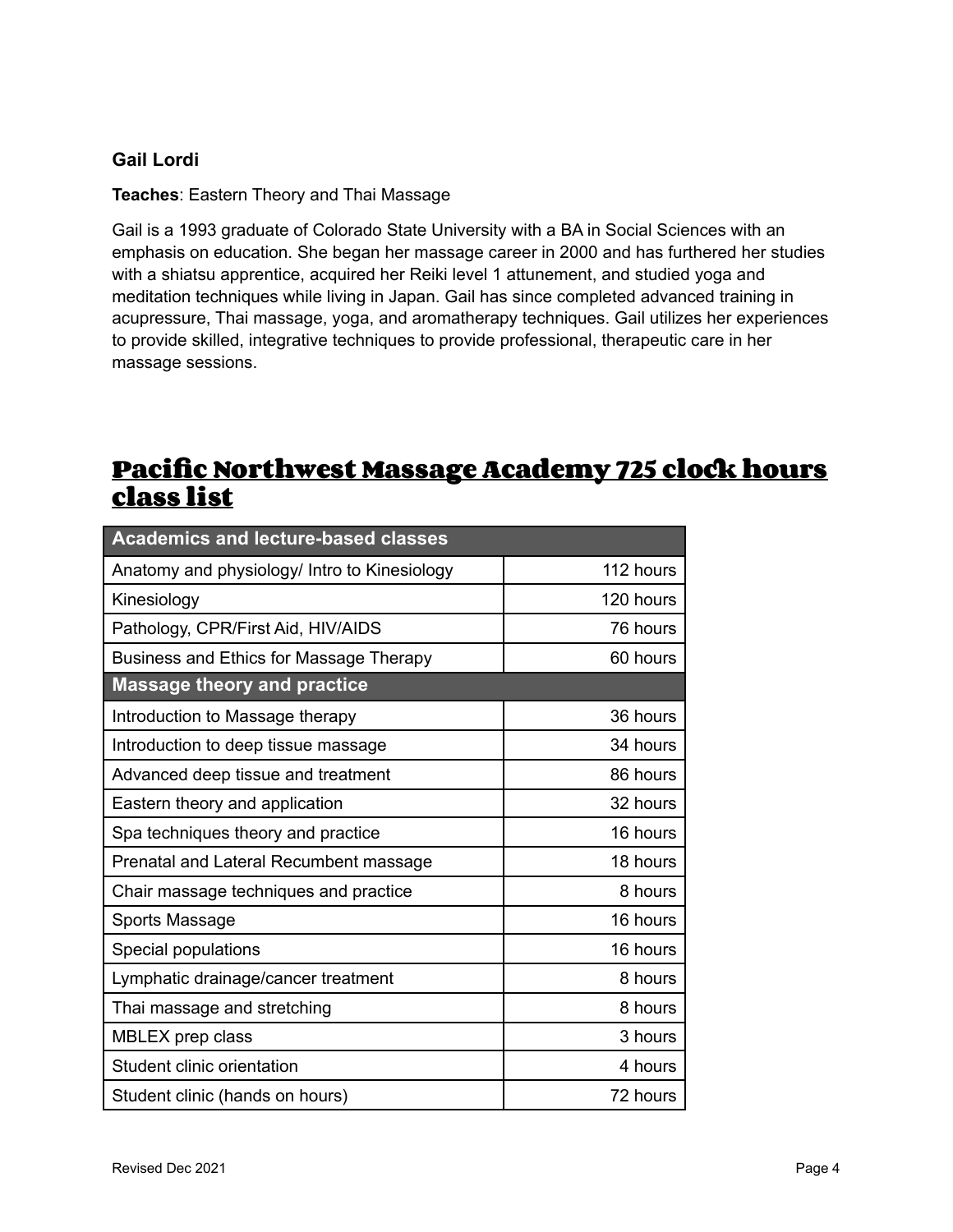#### **Hours of operation**

**Day classes** are held Monday-Thursday, 10am- 2pm

**Night classes** are held Monday-Thursday, 6pm-10pm

**Student clinic** hours are held on Friday and Saturday -times to be decided. The number of appointments and the hours of operation depend on the number of massage students that are enrolled.

Office staff will be available Monday-Friday 10am-6pm by phone or appointment.

\*During weeks that have a Monday holiday, classes will run Tues-Friday at the above listed times.

#### **Program start and end dates**

The open enrollment and application process time period runs until the end of the first week of classes unless otherwise specified

| <b>Class</b>       | <b>Start date</b>                | <b>End date</b>                 | <b>Graduation</b> |
|--------------------|----------------------------------|---------------------------------|-------------------|
| <b>Night Class</b> | April 18th, 2022                 | Thur. Feb, 2 <sup>nd</sup> 2023 | Feb 2023          |
|                    | Mon Oct. 10th, 2022              | Thur. July 27th 2023            | Aug. 2023         |
| Day Class          | Mon. Jan. 31st, 2022             | Thur. Nov. 17th 2022            | November 2022     |
|                    | Mon. Aug. 15 <sup>th,</sup> 2022 | Thur. June 1st 2023             | June 2023         |

All dates are subject to change due to weather-related cancelations.

We will attempt to schedule make up classes within the scheduled 44-week school term.

Please check the PNWMA website for weather related school closures and current calendar.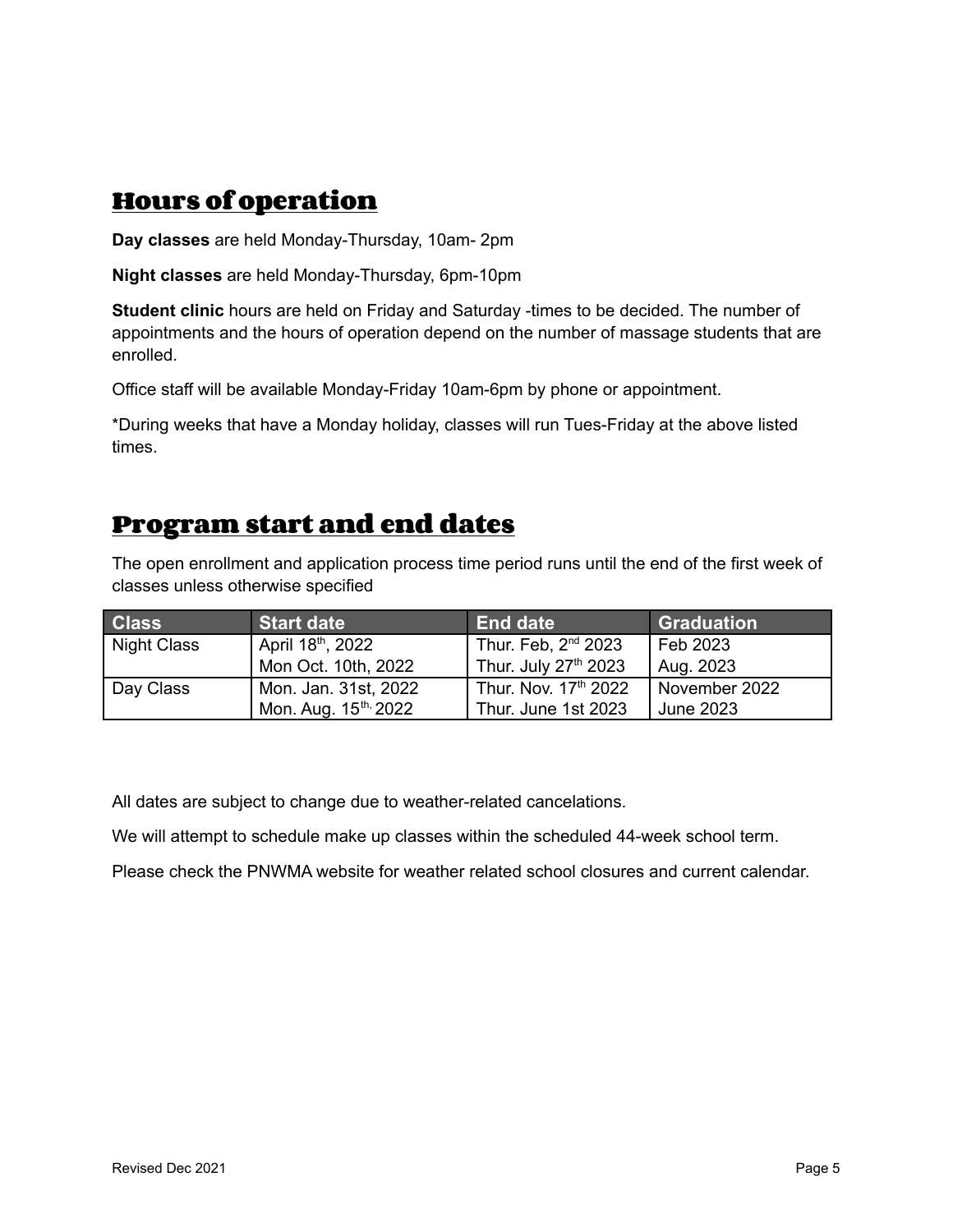# **Observed holidays**

The school will be closed to observe the following holidays. Holidays are not counted as part of the contracted time schedule.

| Holiday                | 2022                       | 2023                       |
|------------------------|----------------------------|----------------------------|
| New Year's Day         | Saturday January 1st       | Sunday Jan 1st             |
| Martin Luther King Day | Monday January 17th        | Monday January 16th        |
| Presidents Day         | Monday February 21st       | Monday February 20th       |
| <b>Memorial Day</b>    | Monday May 30th            | Monday May 29th            |
| Independence Day       | Monday July 4th            | Tues July 4th              |
| Labor Day              | Monday Sep. 5th            | Monday Sep. 4th            |
| Thanksgiving           | Thursday Nov 24th          | Thursday Nov 23rd          |
| Christmas break        | Friday Dec 23rd-Monday Dec | Saturday Dec 23rd-Tues Dec |
|                        | 26th                       | 26th                       |

#### **Facilities and Features**

The PNWMA features an Americans with Disabilities Act (ADA)-compliant facility with well-lit easy-access parking. There is a reception area and 2 classrooms for massage instruction and clinics. There is a faculty/student lounge with sink, microwave, refrigerator and storage space for each student to store their school related supplies. Male and female restrooms equipped with showers are provided. This is an ADA accessible facility with a ground level  $1<sup>st</sup>$  floor location, compliant restrooms and access to all rooms in the space.

The school is located less than a  $\frac{1}{4}$  mile from the Vancouver Mall, where there is a C-Tran bus station and many food options. There are restaurants, gas stations and financial institutions are within close proximity to the school.

The maximum class size is 16 students, the maximum student to teacher ratio will be 16 to 1.

#### **Admissions Requirements**

To apply to PNWMA, students must:

- Possess a High school diploma or General Education Development (GED) to apply to PNWMA
- Have government-approved ID (Drivers license or passport)
- Be 18 years old by the time of graduation
- Be able to take tests in English if it is your second language.

The PNWMA encourages diversity and accepts applications from all minorities. PNWMA does not discriminate on the basis of race, creed, color, national origin, sex, veteran or military status, sexual orientation, or the presence of any sensory, mental, or physical disability or the use of a trained guide dog or service animal by a person with a disability.

The PNWMA acknowledges that information pertaining an applicant's disability is voluntary and confidential, and will be made on an individual basis. If this information is presented, we will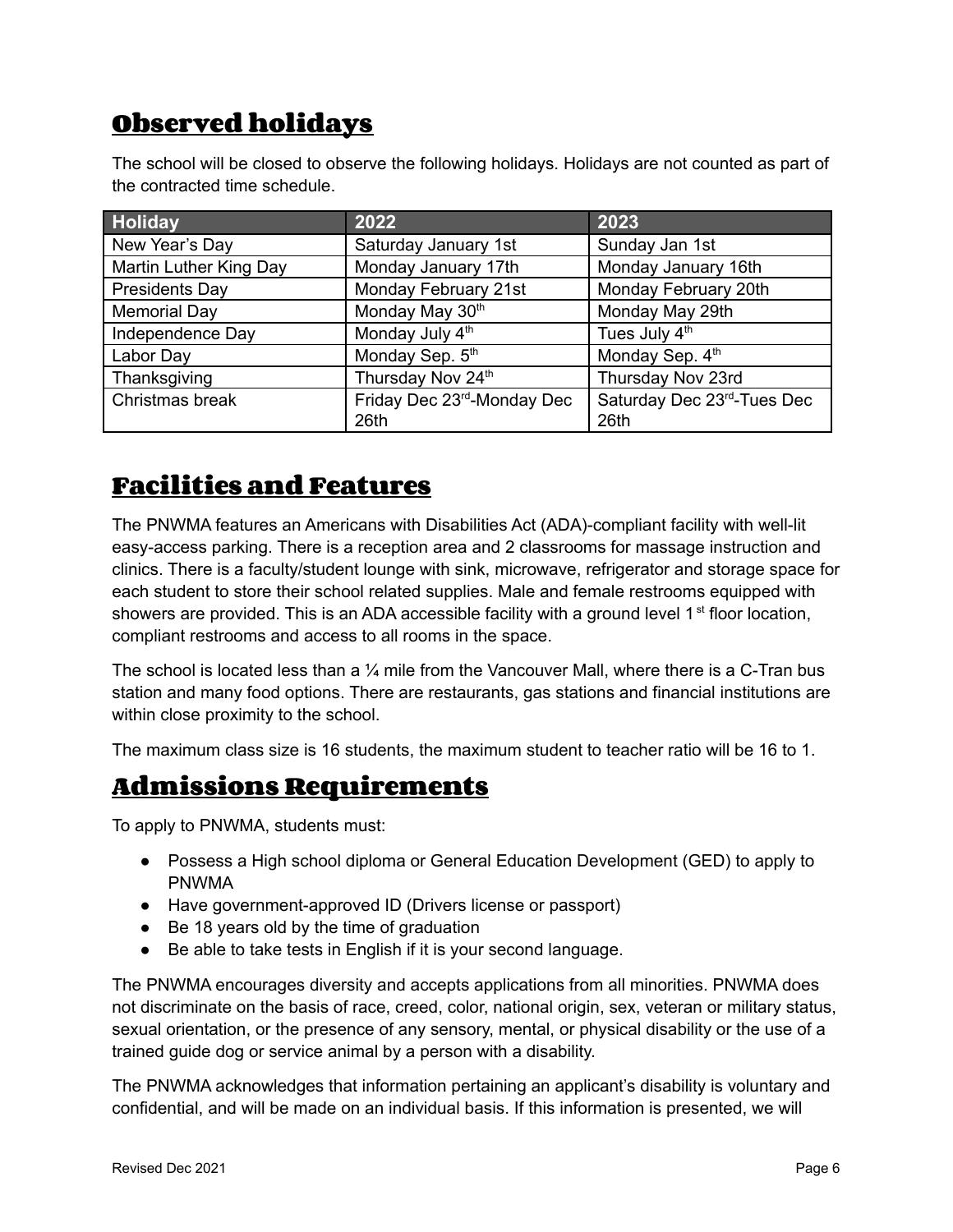reasonably attempt to provide an accommodation to overcome the effects of the limitation of the applicant as it pertains to massage therapy.

Please direct all inquiries about accommodations to Suzanne Reynolds, admissions administrator, upon application to the program. To be qualified, an individual with a disability must meet the basic skill, education, training and other eligibility requirements for the massage therapy profession, and must be able to perform the essential functions of a Licensed Massage Therapist either with or without reasonable accommodation. The employment and academic standards are the same.

In some cases, criminal offenses could prevent you from being eligible for licensure in the massage therapy field in the state of Washington or Oregon. If you have a criminal record let us know so we can help you inquire about your individual situation.

#### **Massage Therapy Program and Credentialing**

The PNWMA offers a 725-hour massage therapy program that provides solid foundational courses that reach beyond the state-set requirements of 625 hours. The school provides massage therapy instruction in a wide variety of complimentary modalities and treatment types that are trending in the profession.

Upon completion of the 725-hour course with a minimum 90% attendance rate and maintaining a 75% or greater grade percentage in all courses, the student massage therapist will need to pass the state-mandated Massage & Bodywork Licensing Examination (MBLEX) to receive their Licensed Massage Therapist (LMT) license from the Washington State Board of Massage, governed by the Washington State Department of Health.

## **Tuition and Fees**

| Application fee                               | \$100             |
|-----------------------------------------------|-------------------|
| Full tuition for the 725-hour massage therapy | \$13,475          |
| course                                        |                   |
| Down payment (due at time of contract         | \$1,000           |
| signing)                                      |                   |
| **Textbooks (acquired by student)             | \$200-\$275       |
| Workbooks and classroom supplies              | \$50-\$100        |
| Massage supplies (sheets, lotions etc.)       | \$25-\$100        |
| *MBLEX state licensure test                   | \$265             |
| <b>Total</b>                                  | \$14,200-\$14,500 |

\*The student must meet all financial and academic responsibilities before a certificate of completion is issued. If the student is on a payment plan, then they must be paid up to date to qualify. Upon issuance of the certificate of completion, the student may schedule their MBLEX test to receive state licensure.

\*\*All textbooks and workbooks are to be purchased by the student. We will provide a list of all required textbooks that the student needs to purchase before the first day of the related class.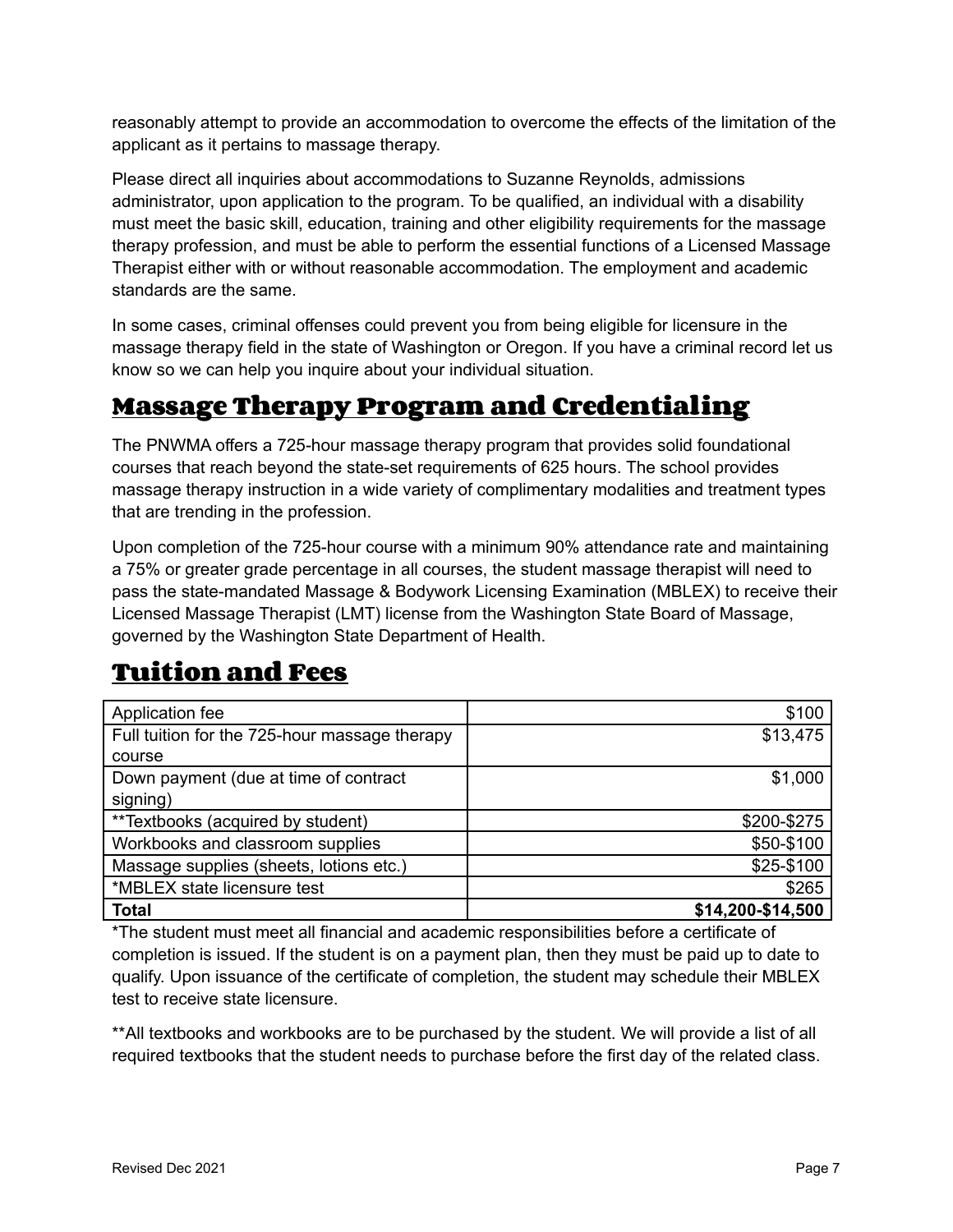The books can be new or used as long as they are the correct book and edition. Check with administration, as they may know of previous students looking to sell some of their textbooks.

### **School loans**

The PNWMA offers four different payment options to choose from. The first payment needs to be made to the school prior to the students first day of class.

| Pay in full (PNWMA will pay for your MBLEX test) | \$13,475                                                         |
|--------------------------------------------------|------------------------------------------------------------------|
| 12-month plan                                    | 12 payments of \$1157 (3% interest)                              |
| 24-month plan                                    | \$1000 down payment+ 24 payments of<br>(5% interest)<br>\$573.00 |
| 30-month plan                                    | \$1000 down payment+ 30 payments of<br>(5% interest)<br>\$470.00 |

All loans, whether through the school or your bank must be satisfied, regardless of your success or lack of success at Pacific Northwest Massage Academy. This loan is the same as any other loan and the student has the full responsibility for managing the loan and its repayment.

PNWMA is not authorized to offer Federal financial aid.

## **Transfer Program**

The student is required to contact their previous school and order an official transcript to be delivered to PNWMA. When the school has received the official transcript, we will contact the prospective student and set up a meeting to go over the records with them. (this can be in person or on zoom)

If it is clear that the previous class(es) fulfill the PNWMA requirements the student will be scheduled to test out of the class.

Lecture based classes (A&P, Kinesiology, Pathology and Business) can be given partial credit depending on the subject area covered when previously taken.

Bodywork based classes (intro to Massage, Deep Tissue and Treatment etc.) The prospective student must fully demonstrate competence in all areas of the subject matter. They will get full credit for the hours or must take the class at PNWMA.

If the class requires hands-on bodywork to pass then the prospective student will demonstrate their skills on Suzanne Reynolds or Travis Ramberg.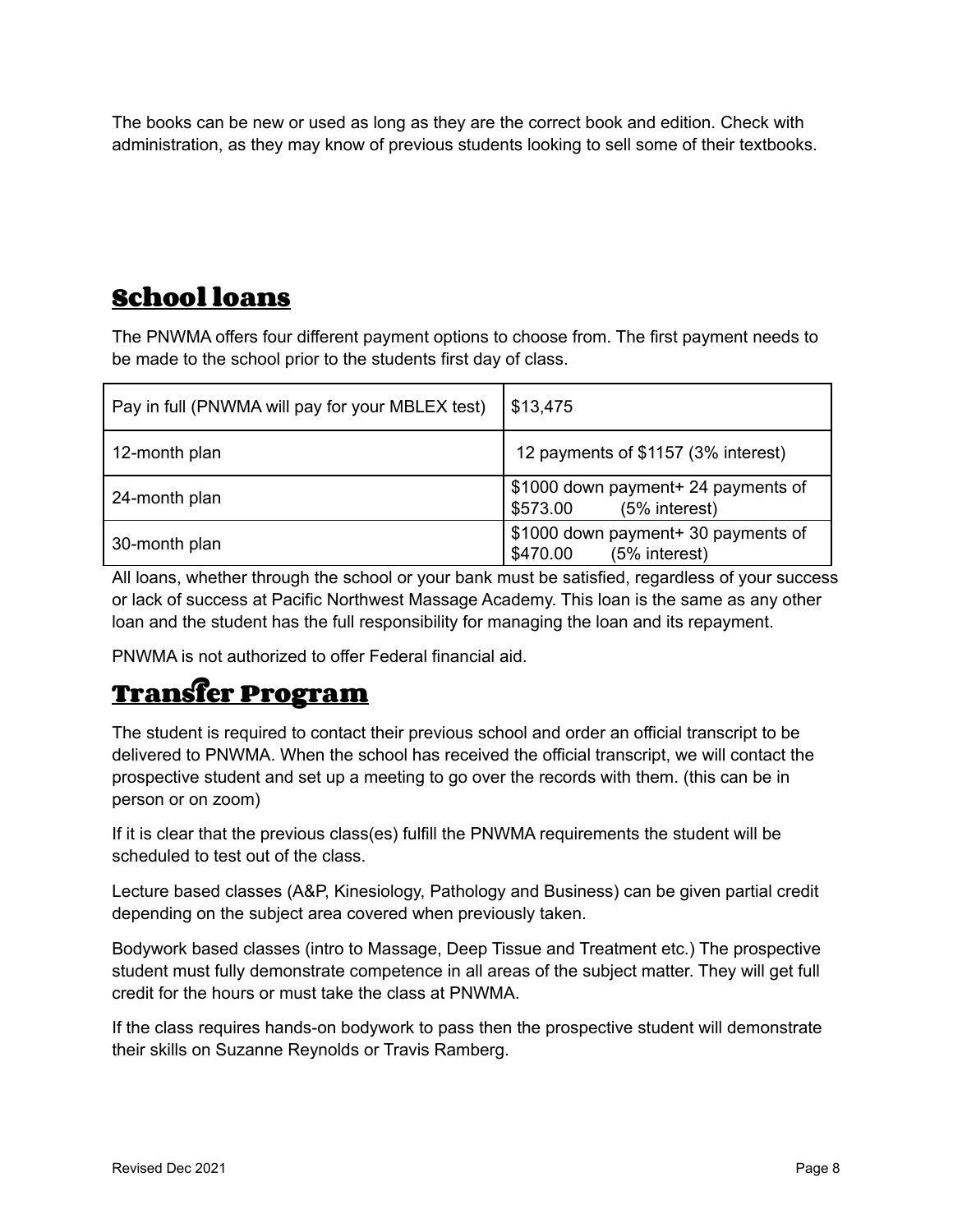# **Transferring Credits Cont**.

To receive full credit the student must take all tests listed on the class syllabus for that subject area and pass with a 75% or higher grade on each test.

If the student passes the test, they will be given credit for the class they will receive a "pass" on their transcript and will be excused from taking that class.

If the prospective student doesn't pass with a 75% or higher, they will be required to take the class in the PNWMA program.

After evaluation and testing of the classes in question the students, tuition will be based on the total hours that they are still required to take.

Example: Student has 600 remaining hours to complete the program. The tuition rate is \$19 a credit. 600 x \$19= \$11,400 would be the base tuition.

Individual testing costs can be added into the total tuition if they choose.

Transfer student costs:

Application fee: \$100 (same as full program )

Transcript evaluation fee: \$100

Cost per credit hour: \$19

Test per class: \$150

## **Grading policies**

You are **required to pass each individual class** offered in the 725-hour course to receive your certificate of completion.

You need to maintain a **75% or higher** to receive a pass for each individual class in the program.

**In lecture and academic-based classes**, your grade is determined by scores on written tests, class participation, homework and subject based class work. Specific requirements and expectations will be provided in the class syllabus and discussed by the instructor on the first day of the class.

**In massage theory and practice classes**, your grade will be a combination of written tests, class participation and hands on skills evaluations administered by the instructor. Specific requirements and expectations will be provided in the class syllabus and discussed by the instructor on the first day of class.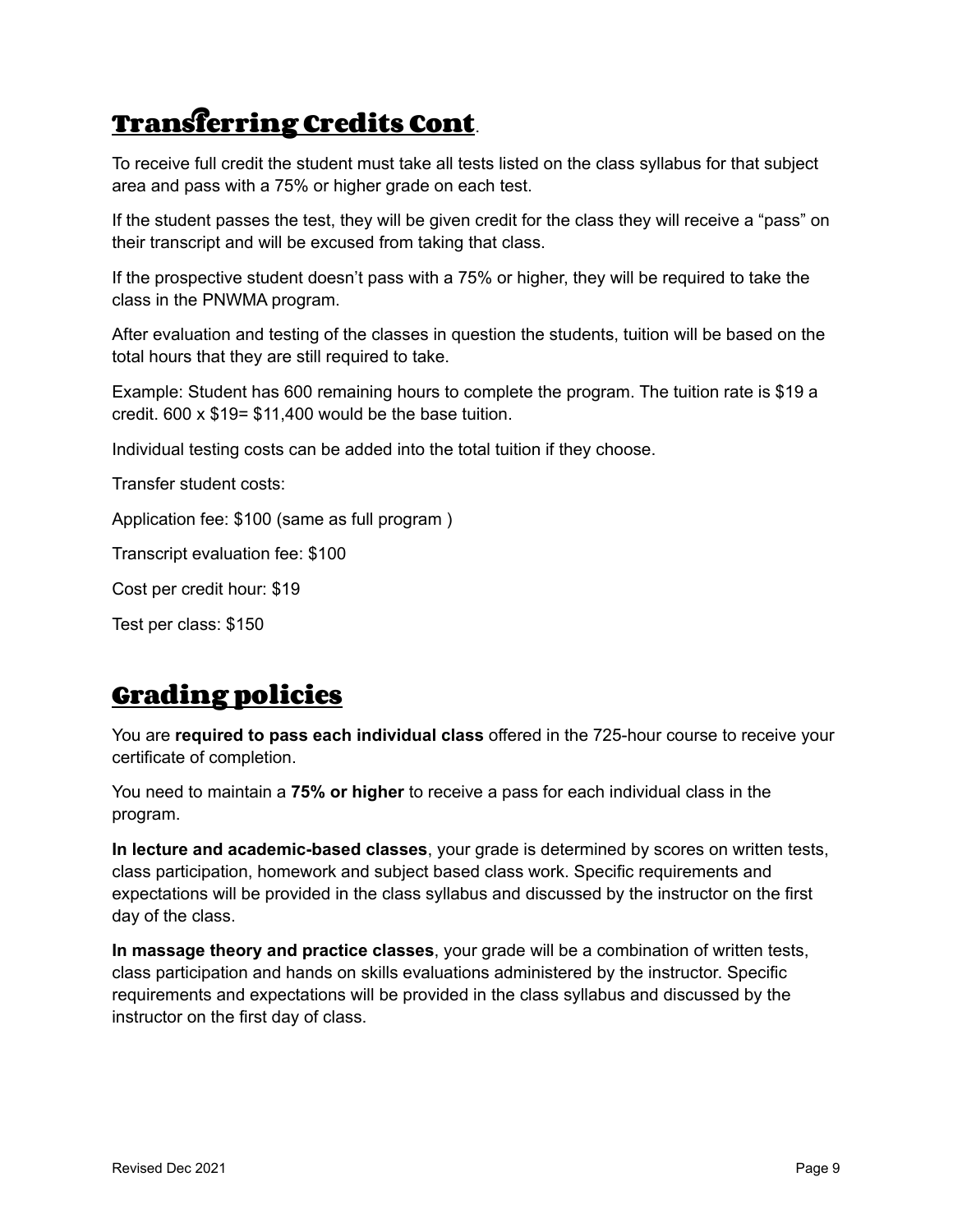## **Student and LMT placement assistance**

The staff and instructors will work with interested students to make connections with local massage therapy businesses during their education to provide mentorship and internship opportunities to get a better understanding of the massage profession and the different opportunities that are out there.

After state licensure PNWMA will support its graduates with letters of recommendation upon request. There will be a job postings board available to pre and post grad students so that they can stay up to date with job availability in the local area. PNWMA will also host job fairs 2-3 times a year to bring the job opportunities to the school and it's students.

#### **Incomplete grades**

Incomplete grades are given when you are unable to complete a course because of illness or other serious personal or family-related problem. In this case the administration will make every reasonable effort to work with you to get back on track to complete the program.

An incomplete may also be given if you don't turn in homework, complete the necessary tests or evaluations or maintain a 90% attendance rate. If you receive an incomplete for the above reasons it is your responsibility to contact the instructor or school administration to arrange make up work or tests. If the class needs to be retaken, it is your financial responsibility to pay for all retaken classes (charged at \$20 per hour).

#### **Student progress reports**

Each student will receive a progress report after the  $5<sup>th</sup>$  and  $10<sup>th</sup>$  week of each 15 week trimester. Students who may be struggling with below average grades are encouraged to schedule an appointment with administration to increase the frequency of the progress reports.

#### **Attendance policy**

PNWMA has a **85% attendance policy**. If the class is fewer than 10 classes long you must attend all sessions of that class or arrange for makeup work with the appropriate instructor.

If the class is more than 10 class sessions and you miss a class you are still responsible for all make up assignments and tests that were missed during your absence.

#### **Make-up work**

Missed tests must be made up at the next available session of that class. Homework assignments are due per instructor discretion. It is the student's responsibility to contact the instructor about all make up tests or other missed classwork.

Make-up work may be required to complete the approved hours of the massage program. Without completing all the missed hour's the school may withhold your final certificate of completion.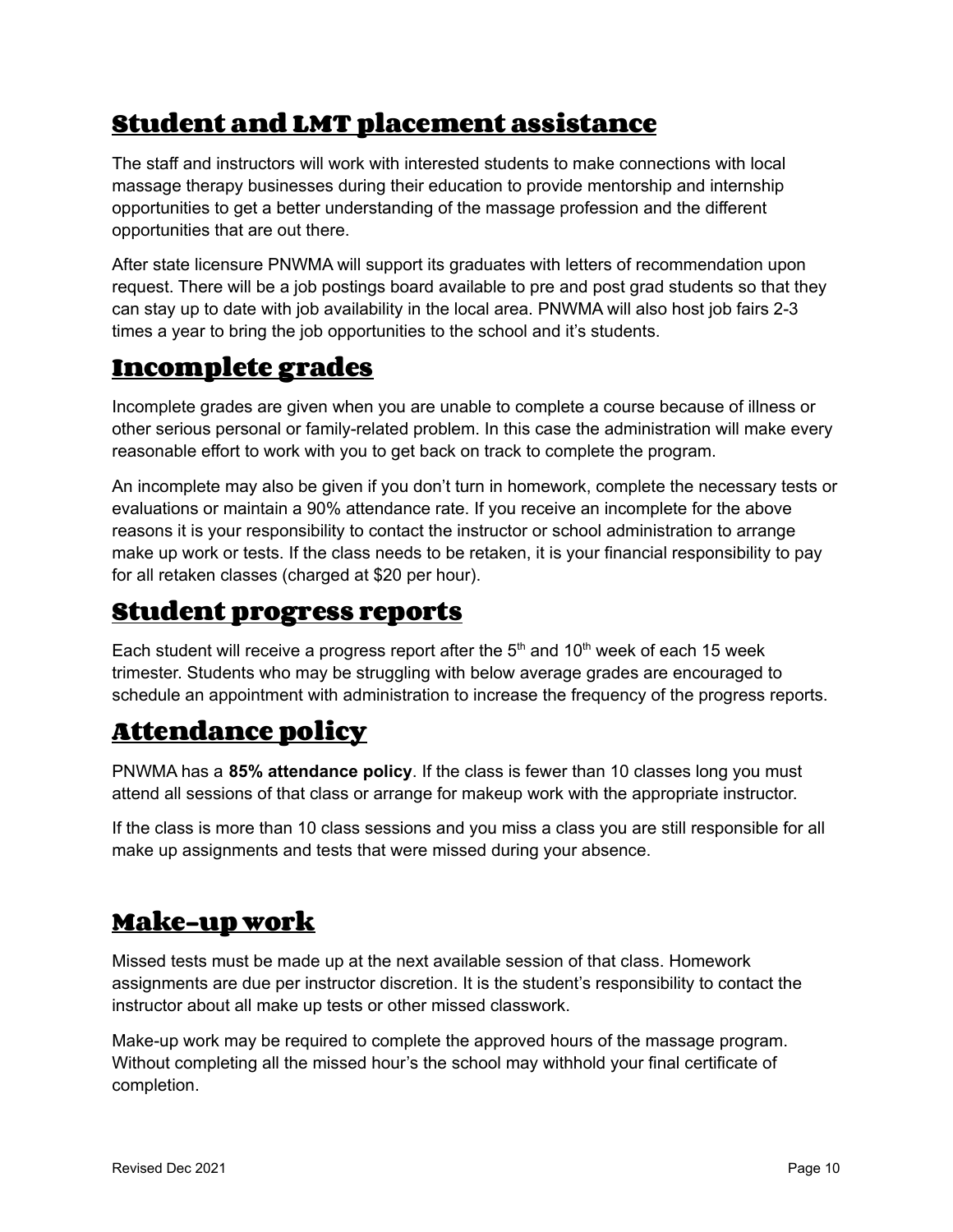## **Tardiness**

Developing a good work ethic and being punctual are two critical components of building a successful massage practice. The following system will be followed for recording tardiness.

- 1-15 minutes late will count as 15 minutes late
- 16-30 minutes late will count as 30 minutes late
- 31-60 minutes late will count as 60 minutes late

#### **Dress code**

We are professionals in our field and expect our students to demonstrate professionalism in class and at student clinic. Part of this is professional attire. During student clinic, you are expected to dress in a professional manner that reflects the schools policies:

- No bare midriffs
- Long hair must be tied back
- Casual and modest attire is suggested
- No artificial scents, perfumes or colognes
- No inappropriate or offensive logos on clothing
- No visible cleavage of any sort (breast or gluteal)
- Fingernails must be trimmed and filed without polish
- Closed toed shoes or socks must be worn at all times
- Good personal hygiene at any school related sessions
- No jewelry on the hands and wrists during hands on work
- Skirts and shorts must be at mid-thigh, no booty shorts or daisy dukes

#### **Code of conduct**

The following conduct is unacceptable and will not be tolerated. Violation of one or more of these rules will place the student under administrative review or discipline including possible dismissal.

- All forms of bias including race, religion, ethnicity, gender, disability, national origin, veteran status, and creed as demonstrated through verbal and/or written communication and/or physical acts.
- Sexual harassment including creating a hostile work environment and coercing an individual to perform sexual favors in return for favor.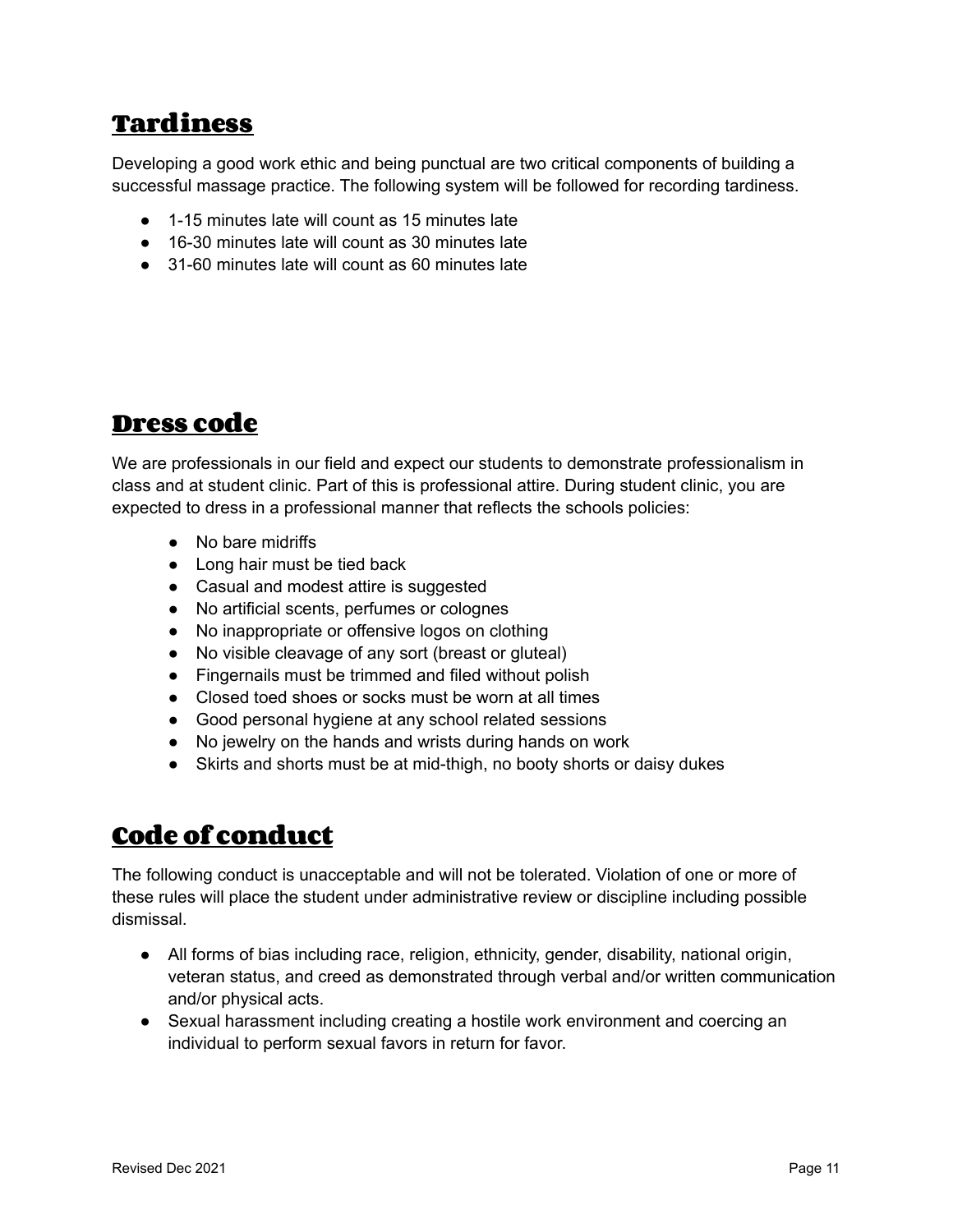- All types of proven dishonesty, including cheating on tests or exams, plagiarism, knowingly furnishing false information to the institution, forgery, and alteration of institution documents with the intent to commit fraud.
- Intentional disruption or obstruction of teaching, administration, disciplinary proceedings, student clinic or other school related activities.
- Theft or damage to the school premises or damage to the property of a member of the school community on the school premises.
- Students acts of criminal behavior that place any person in imminent danger are prohibited on all school grounds or off-site school related events.
- Violation of a law on school premises. This includes, but not limited to, the use of alcoholic beverages or controlled substances.
- Violation of published school policies.

## **Conditions for dismissal**

Students may be dismissed from the school for the following reasons:

- 1. Not adhering to the school's rules, regulations and code of conduct.
- 2. Missing more than 10% of class during a 15-week trimester. If attendance is over 10% during the trimester the students are able to make up the missed class time and related homework. Students are welcome to inquire at any reasonable time as to their standing in the class. Students over 10% will receive multiple warnings and potential solutions so as to avoid being in violation of the school attendance policy.
- 3. Not maintaining the minimum 75% grade percentage on all classes at the end of a 15-week trimester. Students can inquire at any time as to what their standing is in the class, and will receive warnings and potential solutions to avoid failing classes and possible dismissal.
- 4. Not Meeting financial responsibilities to the school in a timely manner.

The school directors will notify the student in writing should it become necessary to dismiss the student. The dismissal letter will contain the date and the reason for dismissal. It is the responsibility of the dismissed student to notify the appropriate lending institution if the student has a student loan or is receiving financial aid. Prepaid tuition will be refunded according to the school's refund policy. If the student has an outstanding balance with the school that it will be paid in its entirety.

## **Withdrawing from PNWMA**

The student must prepare and submit a written notification and submit it to Suzanne Reynolds Director of Admissions. The document must contain the students name, address, date and the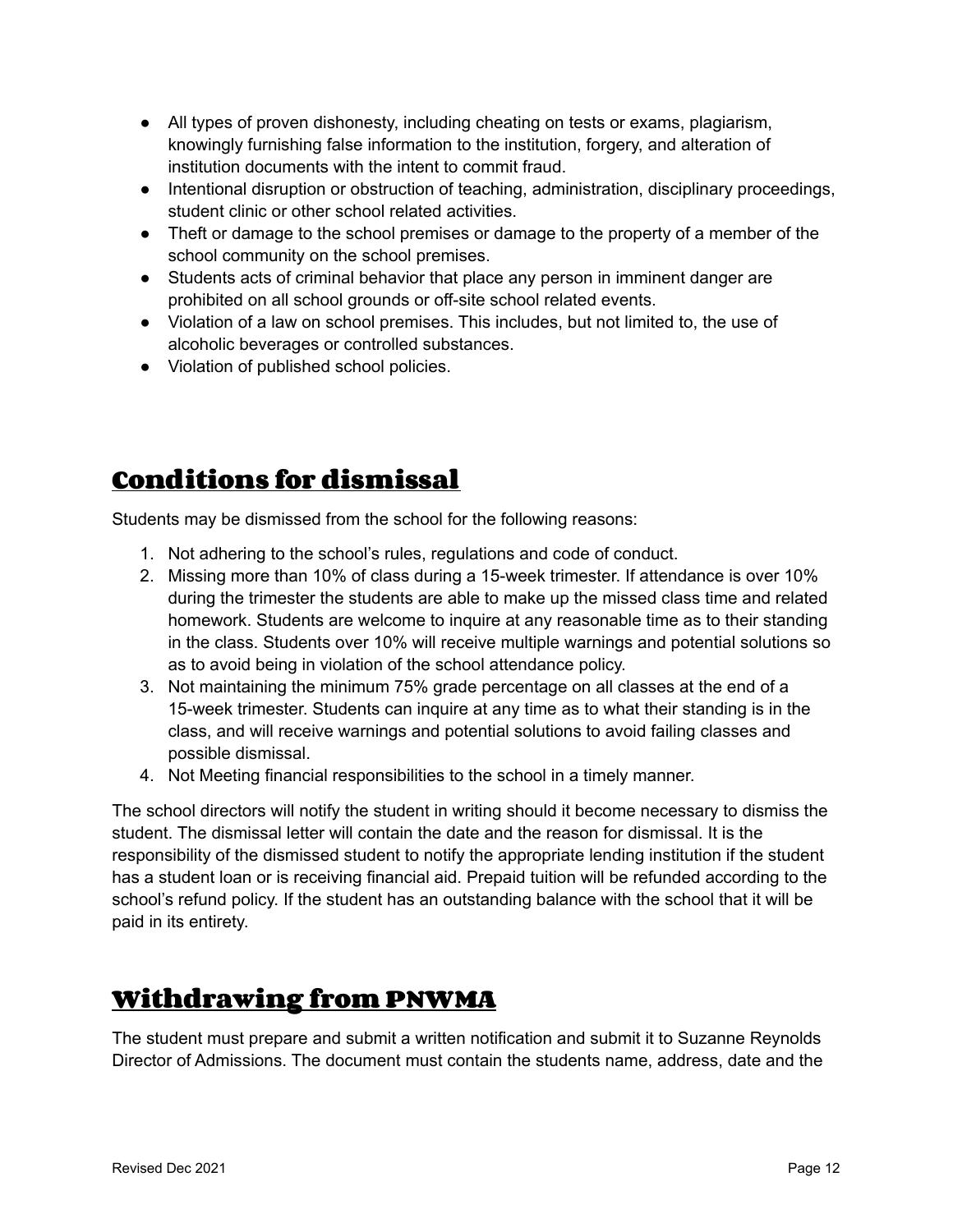reason for withdrawal. All financial obligations on the part of the school and the student will be calculated based on the hours not yet completed.

## **Re-entry policy**

Students dismissed from the school can request re-entry by submitting the proper paperwork and a \$100 administrative fee to the school admissions personnel for review. In cases where the student was dismissed for excessive absences or financial concerns, it may be possible to re-enter the same school term or upcoming class. In cases where the student was dismissed due to failing grades, they will need to meet with the administration to set up a plan to include tutoring and possibly an Independent Education Plan before re-entering the program. The decision of the administration is final and the student will receive a letter within five business days stating the decision.

## **Student complaint and appeal process**

Nothing in this policy prevents the student from contacting the Workforce Board at (360) 709-4600 at any time with a concern or a complaint. Students who have a complaint or who would like to appeal a dismissal must request in writing an appointment for an interview with the school administration. The written request should include the following information:

- 1. Students full name and current address
- 2. A statement of the concern including dates, times, instructor(s) and if applicable other students involved.
- 3. Date of the complaint letter and signature of the student.
- 4. Provide 3 dates in which the student is available for a meeting with the school administration. These dates should be within 10 business days of the complaint being filed.

A school administrator will notify the student in writing of the appointment date in which the concerns or appeal will be addressed. Every effort will be made to bring an amicable resolution to the concern. Should it be necessary, a panel of instructors and administrators will hear the concerns and will be asked to assist in bringing a resolution to concerns and or appeals. The student will be notified in writing within five business days of the outcome of the meetings. Should the contract be canceled by either the student or the school the last date of attendance will be used as the date to calculate any refund in accordance with the school's refund policy.

#### **Cancellation and refund policy** (compliance with WAC 490-105-130)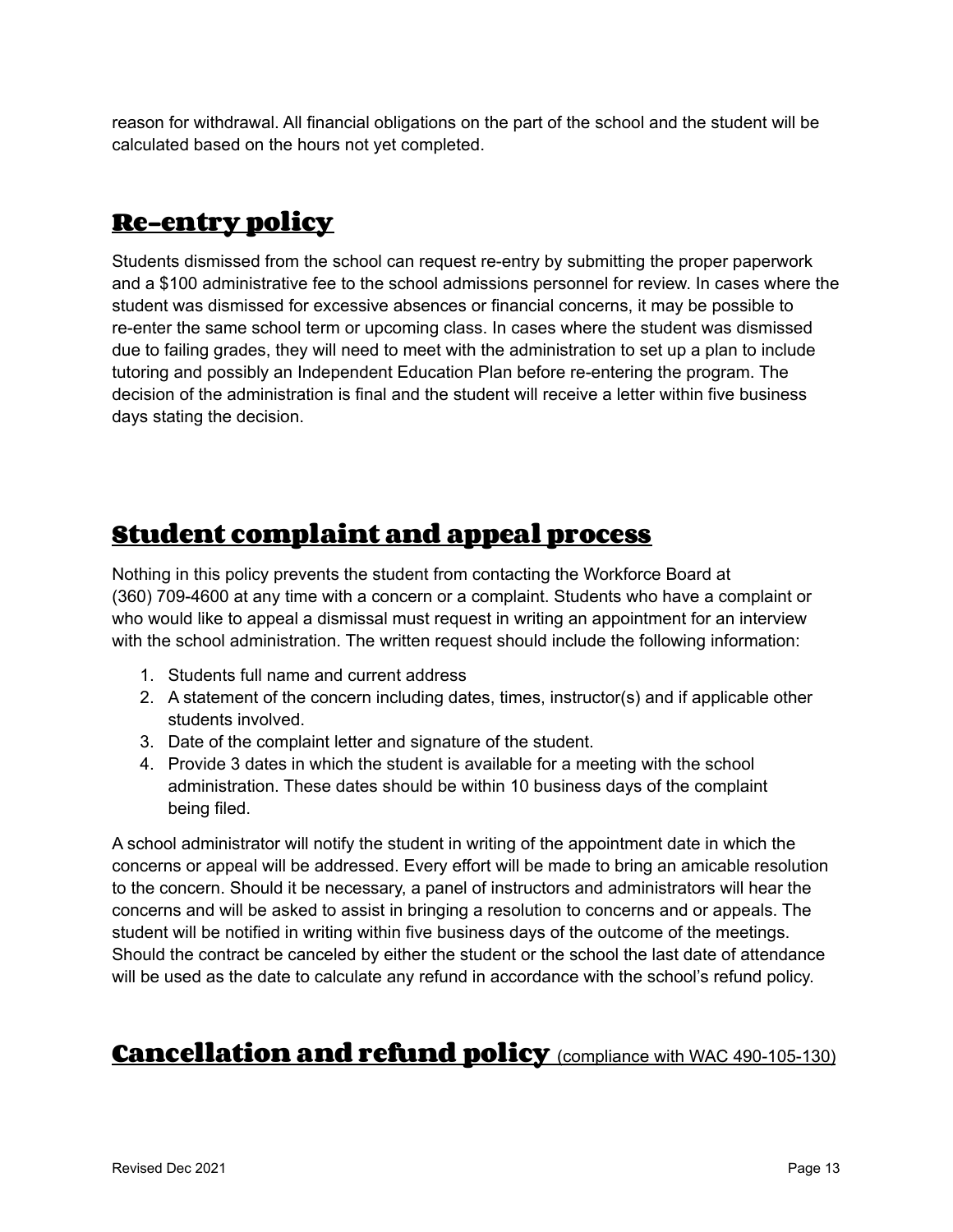Should the student's enrollment be terminated or should the student withdraw for any reason, all refunds will be made according to the following refund schedule.

- 1. The school must refund all tuition paid if the applicant is not accepted. This includes instances where a starting class is cancelled by the school.
- 2. The school must refund all money paid if the applicant cancels within five business days after the contract is signed or an initial payment is made, as long as the applicant has not begun training.
- 3. The school may retain an established registration fee equal to 10 percent of the total tuition cost, or \$100, whichever is less, if the applicant cancels after the five business days after signing the contract or making an initial payment. A "registration fee" is any fee charged by a school to process student applications and establish a student record system.
- 4. If training is terminated after the student enters classes, the school may retain the registration fee established under rule #3 above, plus a percentage of the total tuition as described in the following table.
- 5. When calculating refunds, the official date of the student's termination is the last day of recorded attendance:
	- A. When the school receives notice of the student's intentions to discontinue the training program.
	- B. When the student is terminated for a violation of the published school policy which provides for termination; or,
	- C. When the student, without notice, fails to attend classes for 30 calendar days.
- 6. All refunds must be paid within 30 calendar days of the student's official termination date.

## **Refund table**

| Student hours completed                | Percentage of tuition costs charged/retained |
|----------------------------------------|----------------------------------------------|
| One class up to 10% of course hours    | 10%                                          |
| More than 1 week but less than 25%     | 25%                                          |
| 25-50% of the course completed         | 50%                                          |
| More than 50% of the program completed | 100%                                         |

#### **Student records**

Student records will be maintained by the school for 50 years or until the school closes. If the school closes, whether voluntarily or otherwise, educational records or transcripts will be forwarded to the Workforce Training and Education Coordinating Board. Upon Graduation, each student will be given a copy of their certificate of completion and their transcripts will be sent to the Washington State DOH. Sealed transcripts are available by written request for a \$15 fee. Unsealed transcripts are available for review by the student at any time.